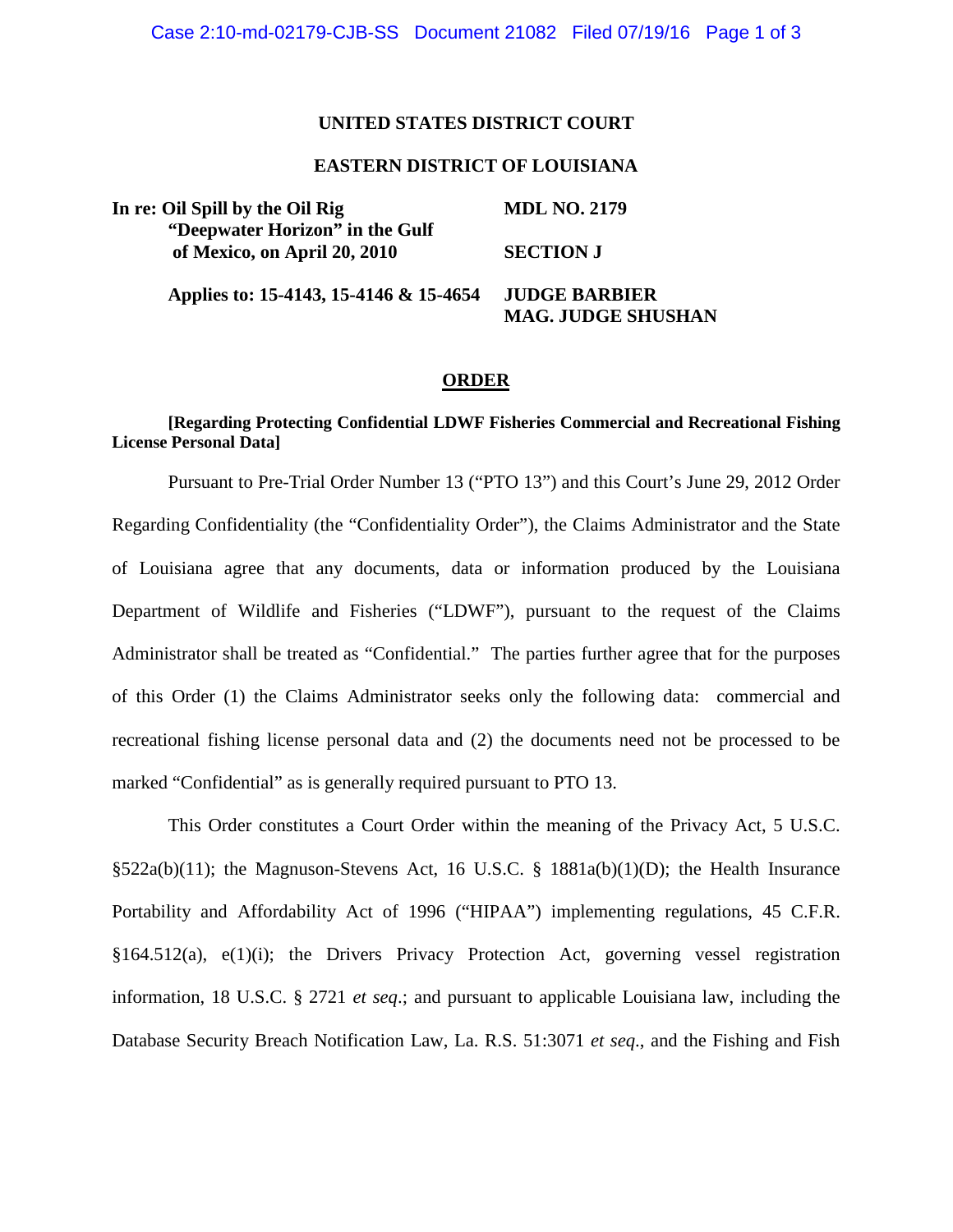# Case 2:10-md-02179-CJB-SS Document 21082 Filed 07/19/16 Page 2 of 3

Industry Licensing law, La. R.S. 56:301 *et seq*., as well as implementing regulations, LAC 76:I.321.1

Pursuant to Federal Rule of Evidence 502(d), production of any record by the State of Louisiana in this litigation does not waive any Privacy Act protection of that record outside this litigation; any such record produced in this litigation must be strictly protected in accordance with this Order and PTO 13.

Commercial and recreational fishing license personal data was provided by the Louisiana Department of Wildlife and Fisheries (LDWF) to the Deepwater Horizon Economic and Property Damages Settlement (DHEPDS) Claims Administrator, Patrick Juneau, as well as his staff and authorized vendors, under the stipulation that this data be used for the sole purpose of implementing/administering such settlement after entry of an Order by the Court on September 3, 2015 [Rec. Doc. 15320].

Additional settlements with Halliburton Energy Services, Inc. (HESI) and Transocean, Ltd. (Transocean) have since been reached. Michael Juneau was named as Claims Administrator of the HESI/Transocean settlements on October 23, 2015 [Rec. Doc. 15481] and preliminary approval was granted by the Court on April 12, 2016 [Rec. Doc 16183].

An Order was entered on April 19, 2016, granting the DHEPDS Claims Administrator and the HESI/Transocean Claims Administrator approval to share data between the settlement programs, including third-party databases that had been provided to the DHEPDS Claims Administrator and Court Supervised Settlement Program (CSSP); however, the underlying Order associated with the LDWF data limits its use to only the DHEPDS Claims Administrator, Patrick Juneau, as well as his staff and authorized vendors.

It is requested that the commercial and recreational fishing license data provided to the DHEPDS Claims Administrator by LDWF also be made available to the HESI and Transocean